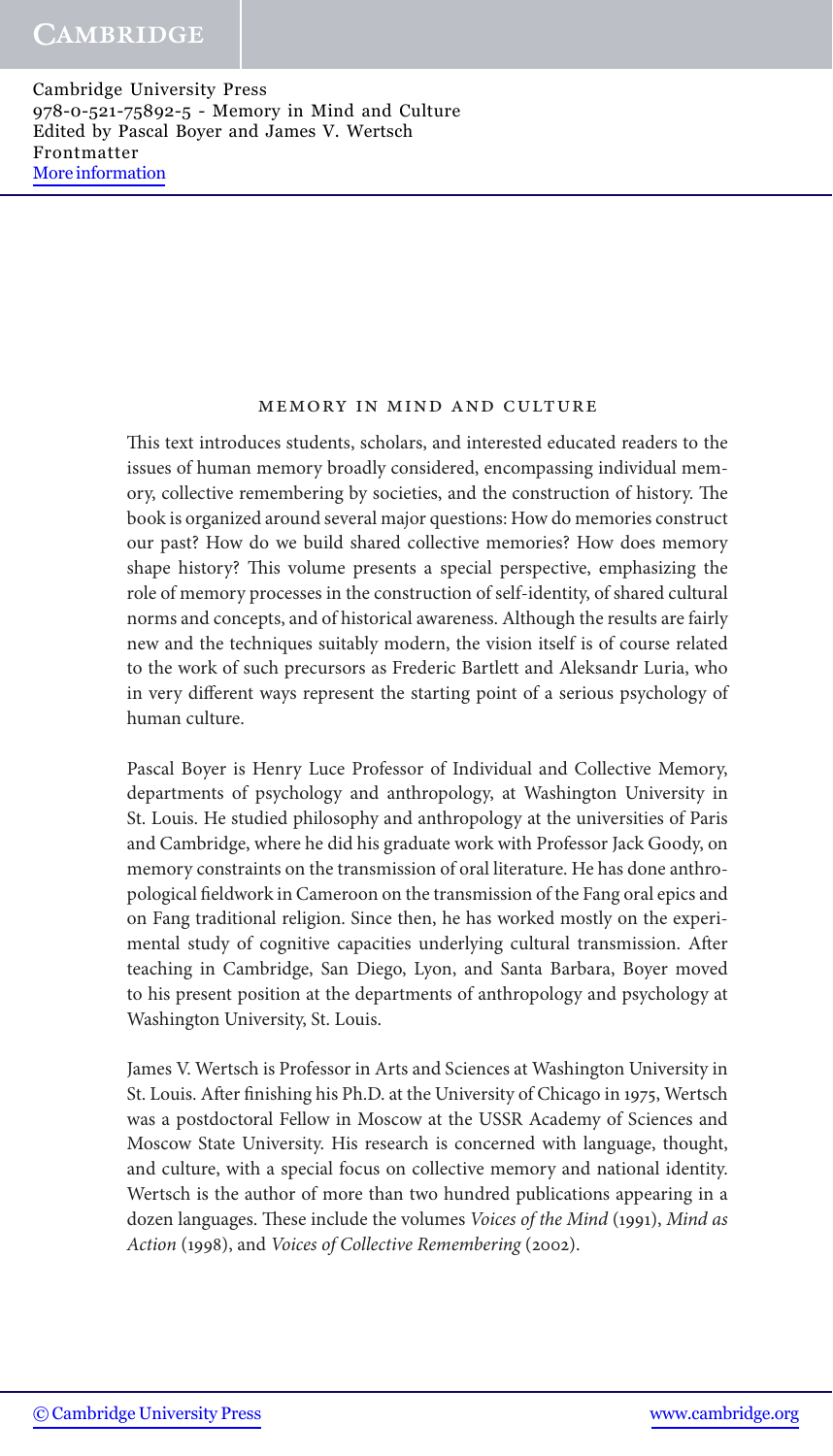# Memory in Mind and Culture

# Edited by

Pascal Boyer *Washington University*

James V. Wertsch *Washington University*

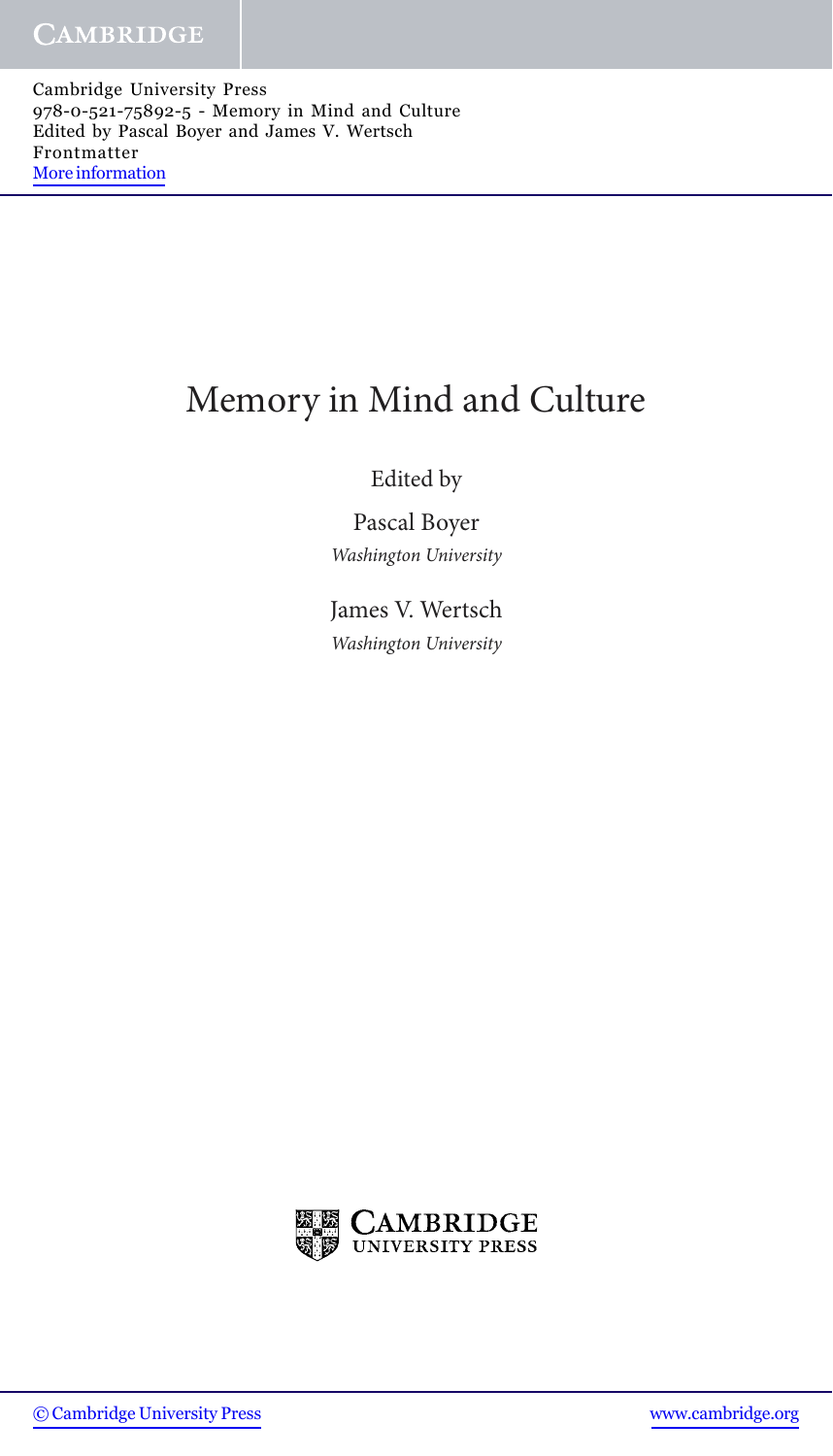> CAMBRIDGE UNIVERSITY PRESS Cambridge, New York, Melbourne, Madrid, Cape Town, Singapore, São Paulo, Delhi

> > Cambridge University Press 32 Avenue of the Americas, New York, ny 10013-2473, usa

www.cambridge.org Information on this title: www.cambridge.org/9780521758925

© Cambridge University Press 2009

This publication is in copyright. Subject to statutory exception and to the provisions of relevant collective licensing agreements, no reproduction of any part may take place without the written permission of Cambridge University Press.

First published 2009

Printed in the United States of America

*A catalog record for this publication is available from the British Library.*

*Library of Congress Cataloging in Publication data* Memory in mind and culture / edited by Pascal Boyer, James V. Wertsch. p. cm. Includes bibliographical references and index. isbn 978-0-521-76078-2 (hardback) – isbn 978-0-521-75892-5 (pbk.) 1. Memory – Social aspects. 2. Collective memory. 3. Recollection (Psychology) 4. Cognition and culture. 5. Oral tradition. I. Boyer, Pascal. II. Wertsch, James V. III. Title. bf378.s65m475 2009 153.1<sup>'</sup>2-dc22 2009007297 isbn 978-0-521-76078-2 hardback

isbn 978-0-521-75892-5 paperback

Cambridge University Press has no responsibility for the persistence or accuracy of urls for external or third-party Internet Web sites referred to in this publication and does not guarantee that any content on such Web sites is, or will remain, accurate or appropriate. Information regarding prices, travel timetables, and other factual information given in this work are correct at the time of first printing, but Cambridge University Press does not guarantee the accuracy of such information thereafter.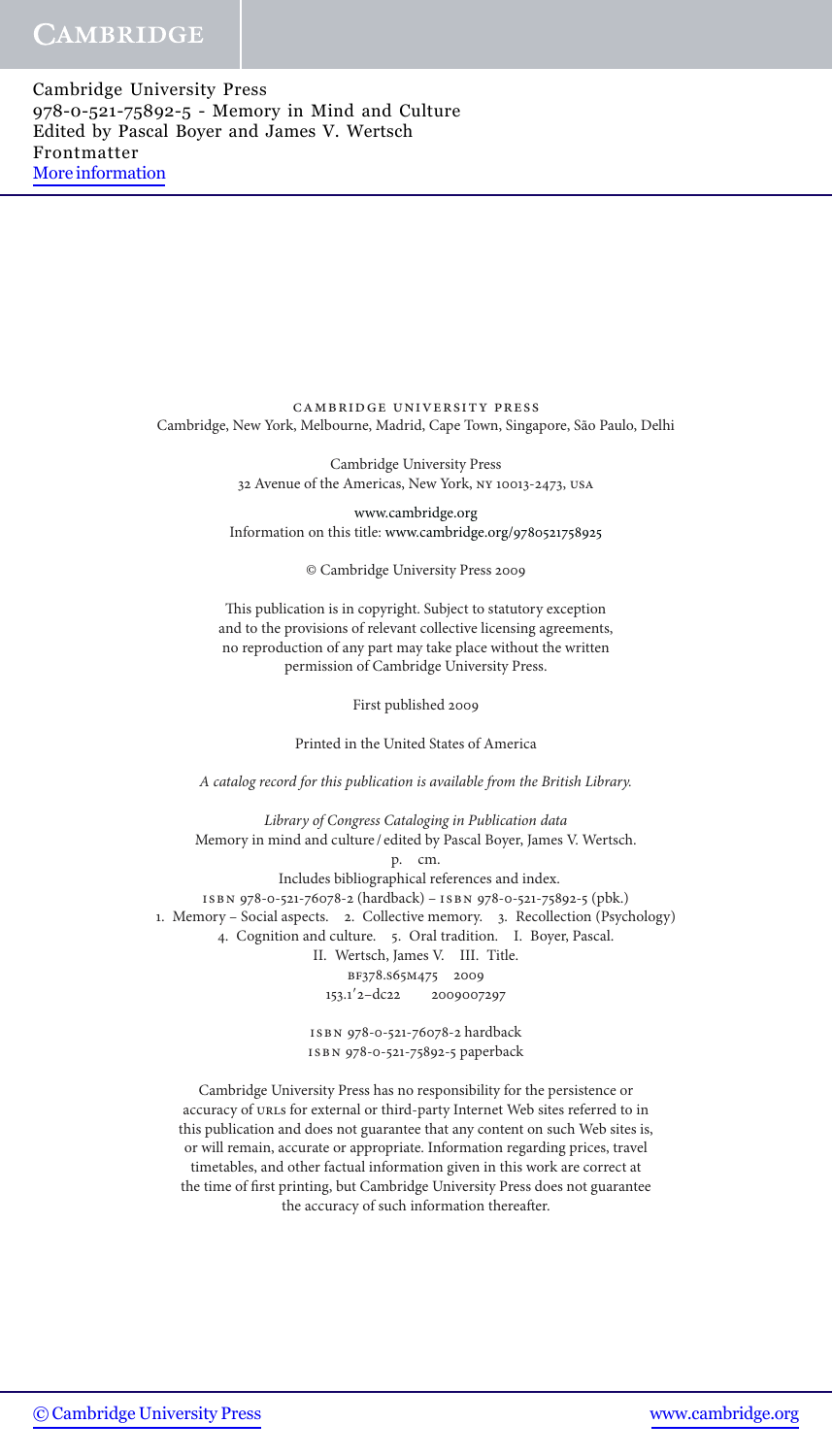## CONTENTS

| List of Contributors                                                                                                                                      | page vii |
|-----------------------------------------------------------------------------------------------------------------------------------------------------------|----------|
| PART I: IN MIND, CULTURE, AND HISTORY:<br>A SPECIAL PERSPECTIVE                                                                                           |          |
| 1 What Are Memories For? Functions of Recall<br>in Cognition and Culture<br>Pascal Boyer                                                                  | 3        |
| PART II: HOW DO MEMORIES CONSTRUCT<br>OUR PAST?                                                                                                           |          |
| 2 Networks of Autobiographical Memories<br>Helen L. Williams & Martin A. Conway                                                                           | 33       |
| 3 Cultural Life Scripts and Individual Life Stories<br>Dorthe Berntsen & Annette Bohn                                                                     | 62.      |
| 4 Specificity of Memory: Implications for Individual<br>and Collective Remembering<br>Daniel L. Schacter, Angela H. Gutchess,<br>& Elizabeth A. Kensinger | 83       |
| PART III: HOW DO WE BUILD SHARED<br><b>COLLECTIVE MEMORIES?</b>                                                                                           |          |
| 5 Collective Memory<br>James V. Wertsch                                                                                                                   | 117      |

v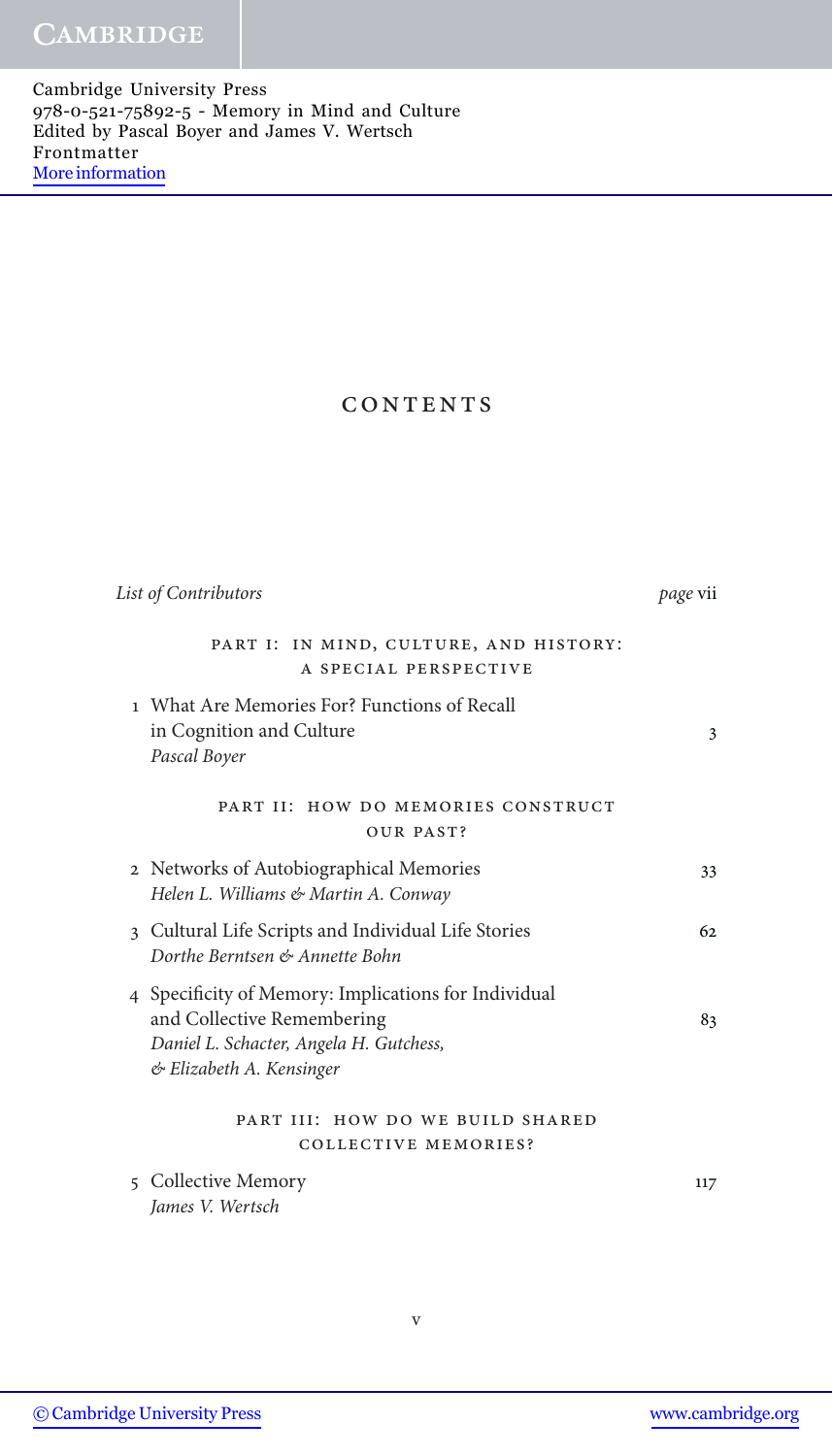| vi    | Contents                                                                                                                                  |     |
|-------|-------------------------------------------------------------------------------------------------------------------------------------------|-----|
|       | 6 The Role of Repeated Retrieval in Shaping<br>Collective Memory<br>Henry L. Roediger III, Franklin M. Zaromb,<br>& Andrew C. Butler      | 138 |
|       | 7 Making History: Social and Psychological Processes<br><b>Underlying Collective Memory</b><br>James W. Pennebaker & Amy L. Gonzales      | 171 |
|       | 8 How Does Collective Memory Create a Sense<br>of the Collective?<br>Alan J. Lambert, Laura Nesse Scherer,<br>Chad Rogers, & Larry Jacoby | 194 |
|       | PART IV: HOW DOES MEMORY SHAPE<br>HISTORY?                                                                                                |     |
|       | 9 Historical Memories<br>Craig W. Blatz & Michael Ross                                                                                    | 223 |
|       | 10 The Memory Boom: Why and Why Now?<br>David W. Blight                                                                                   | 238 |
|       | 11 Historians and Sites of Memory<br>Jay Winter                                                                                           | 252 |
|       | PART V: HOW DOES MEMORY SHAPE<br>CULTURE?                                                                                                 |     |
|       | 12 Oral Traditions as Collective Memories:<br>Implications for a General Theory of Individual<br>and Collective Memory<br>David C. Rubin  | 273 |
|       | 13 Cognitive Predispositions and Cultural Transmission<br>Pascal Boyer                                                                    | 288 |
| Index |                                                                                                                                           | 321 |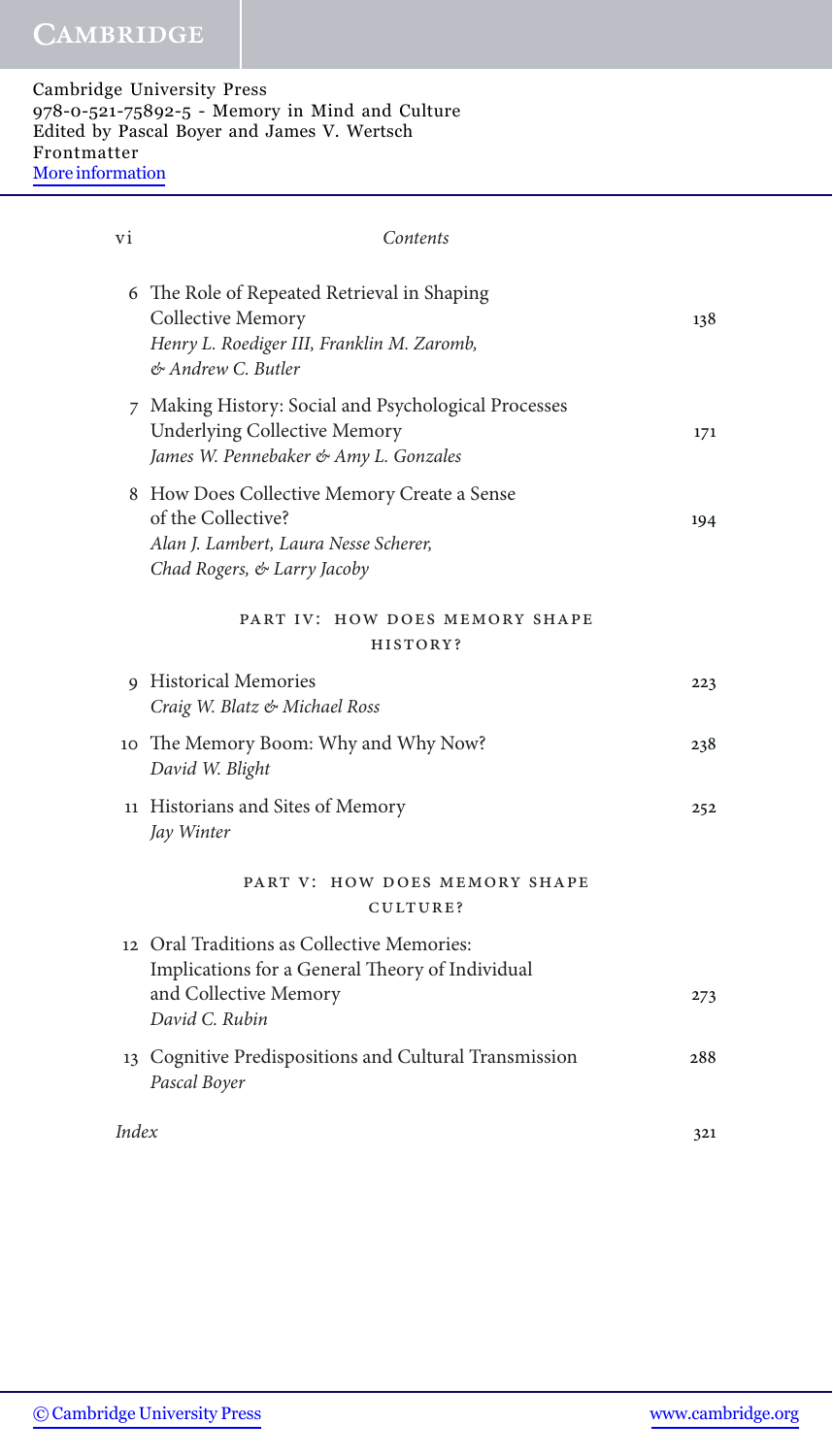### CONTRIBUTORS

Dorthe Berntsen Department of Psychology, University of Aarhus, Aarhus, Denmark

Craig W. Blatz Deptarment of Psychology, University of Waterloo, Waterloo, ON, Canada

DAVID W. BLIGHT Department of History, Yale University, New Haven, CT

ANNETTE BOHN Department of Psychology, University of Aarhus, Nobelparken, Aarhus C, Denmark

Pascal Boyer Departments of Psychology and Anthropology, Washington University, St. Louis, MO

Andrew C. Butler Department of Psychology, Washington University, St. Louis, MO

Martin A. Conway Institute of Psychological Sciences, University of Leeds, Leeds, Great Britain

Amy L. Gonzales Department of Communication, Cornell University, Ithaca, NY

Angela H. Gutchess Department of Psychology, Brandeis University, Waltham, MA

LARRY JACOBY Department of Psychology, Washington University, St. Louis, MO

Elizabeth A. Kensinger Department of Psychology, Boston College, Chestnut Hill, MA

vii